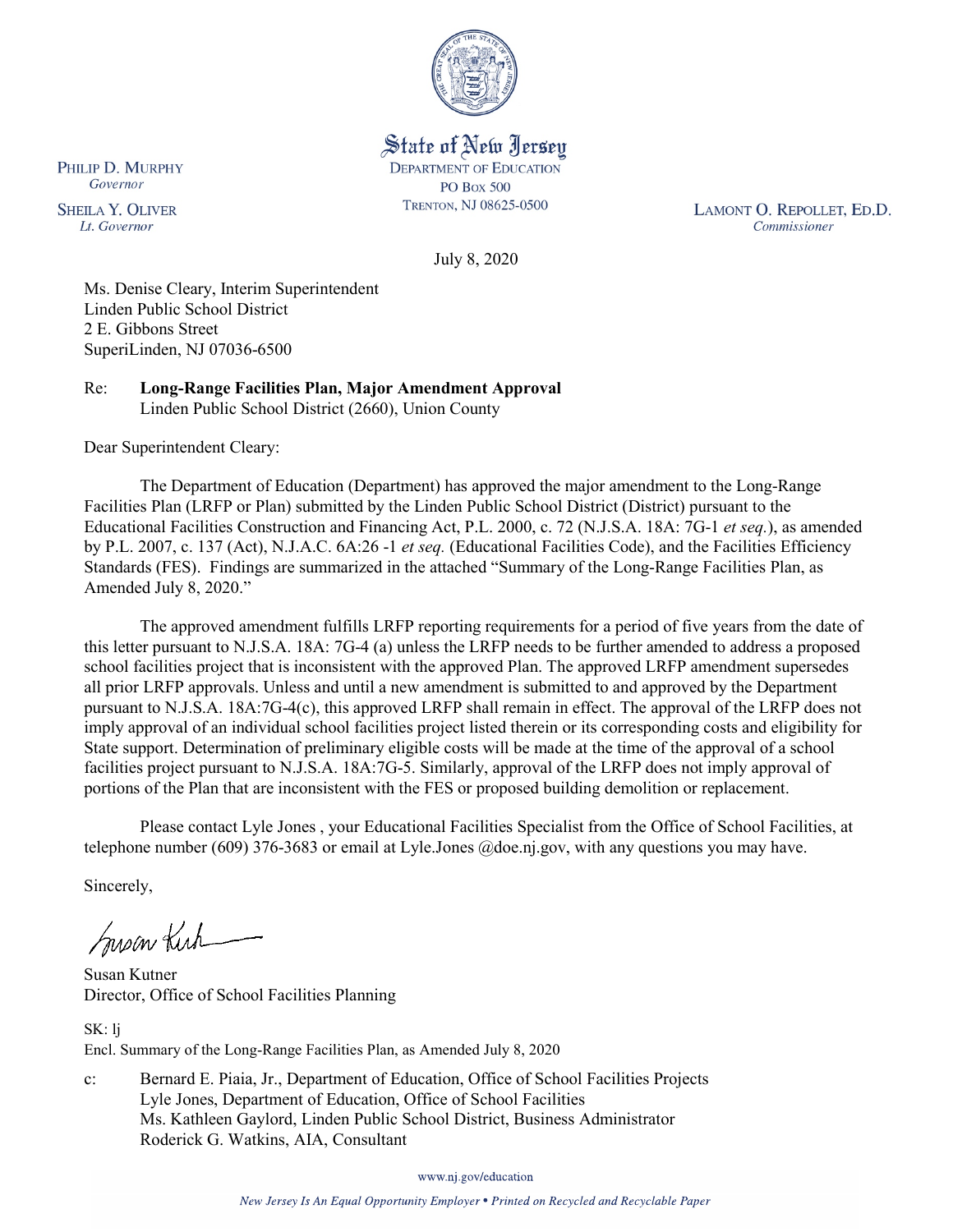# **Linden Public School District (2660) Summary of the Long-Range Facilities Plan, as Amended July 8, 2020**

The Department of Education (Department) has completed its review of the major amendment to the Long-Range Facilities Plan (LRFP or Plan) submitted by the Linden Public School District (District) pursuant to the Educational Facilities Construction and Financing Act, P.L. 2000, c. 72 (N.J.S.A. 18A: 7G-1 *et seq.*), as amended by P.L. 2007, c. 137 (Act), N.J.A.C. 6A:26-1 et seq. (Educational Facilities Code), and the Facilities Efficiency Standards (FES).

The following provides a summary of the District's approved amended LRFP. The summary is based on the standards set forth in the Act, the Educational Facilities Code, the FES, District-reported information in the Department's LRFP reporting system, and supporting documentation. The referenced reports in *italic* text are standard reports available on the Department's LRFP website.

### **1. Inventory Overview**

The District is classified as a Regular Operating District (ROD) for funding purposes. It provides services for students in grades PK-12.

The District identified existing and proposed schools, sites, buildings, rooms, and site amenities in its LRFP. Table 1 lists the number of existing and proposed district schools, sites, and buildings. Detailed information can be found in the *School Asset Inventory Report* and the *Site Asset Inventory Report.*

**As directed by the Department, school facilities projects that have received initial approval by the Department and have been approved by the voters, if applicable, are represented as "existing" in the LRFP.** Approved projects that include new construction and/or the reconfiguration/reassignment of existing program space are as follows: n/a.

|  | Table 1: Number of Schools, School Buildings, and Sites |
|--|---------------------------------------------------------|
|--|---------------------------------------------------------|

|                                              | <b>Existing</b> | <b>Proposed</b> |
|----------------------------------------------|-----------------|-----------------|
| Number of Schools (assigned DOE school code) |                 |                 |
| Number of School Buildings <sup>1</sup>      |                 |                 |
| Number of Non-School Buildings <sup>2</sup>  |                 |                 |
| Number of Vacant Buildings                   |                 |                 |
| Number of Sites                              |                 |                 |

*1 Includes district-owned buildings and long-term leases serving students in district-operated programs 2 Includes occupied district-owned buildings not associated with a school, such as administrative or utility buildings*

Based on the existing facilities inventory submitted by the District:

- Schools using leased buildings (short or long-term):  $n/a$
- Schools using temporary classroom units (TCUs), excluding TCUs supporting construction: Linden High School, Linden Public School No. 6
- Vacant/unassigned school buildings:  $n/a$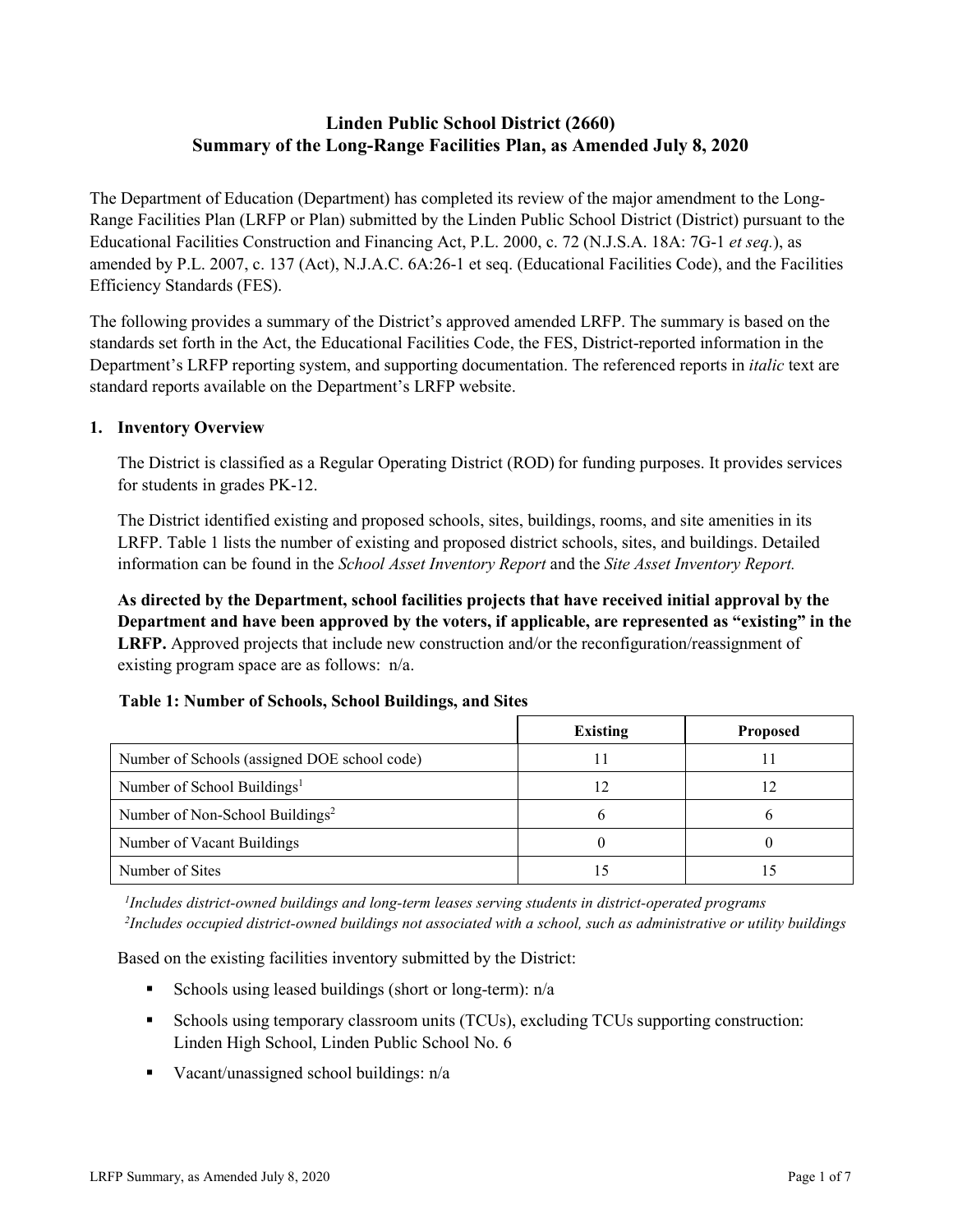**FINDINGS** The Department has determined that the proposed inventory is adequate for approval of the District's LRFP amendment. However, the LRFP determination does not imply approval of an individual school facilities project listed within the LRFP; the District must submit individual project applications for project approval.

# **2. District Enrollments**

The District determined the number of students, or "proposed enrollments," to be accommodated for LRFP planning purposes on a district-wide basis and in each school.

The Department minimally requires the submission of a standard cohort-survival projection using historic enrollment data from the Application for School State Aid (ASSA) or NJ Smart. The cohort-survival method projection method forecasts future students based upon the survival of the existing student population as it moves from grade to grade. A survival ratio of less than 1.00 indicates a loss of students, while a survival ratio of more than 1.00 indicates the class size is increasing. For example, if a survival ratio tracking first to second grade is computed to be 1.05, the grade size is increasing by 5% from one year to the next. The cohort-survival projection methodology works well for communities with stable demographic conditions. Atypical events impacting housing or enrollments, such as an economic downturn that halts new housing construction or the opening of a charter or private school, typically makes a cohort-survival projection less reliable.

#### **Proposed enrollments are based on a modified cohort-survival enrollment projection.**

Adequate supporting documentation was submitted to the Department to justify the proposed enrollments. Table 2 provides a comparison of existing and projected enrollments. All totals include special education students.

|                              | <b>Existing Enrollments</b> | <b>District Proposed Enrollments</b> |
|------------------------------|-----------------------------|--------------------------------------|
| <b>Grades</b>                | 2019-2020                   | 2024-2025                            |
| PK (excl. private providers) | 311                         | 342                                  |
| Grades K-5                   | 2,781                       | 2,698                                |
| Grades 6-8                   | 1,388                       | 1,445                                |
| Grades 9-12                  | 1,726                       | 1,840                                |
| <b>Totals</b>                | 6,206                       | 6,325                                |

#### **Table 2: Enrollments**

**FINDINGS** The Department has determined the District's proposed enrollments to be acceptable for approval of the District's LRFP amendment. The Department will require a current enrollment projection at the time an application for a school facilities project is submitted incorporating the District's most recent enrollments in order to verify that the LRFP's planned capacity is appropriate for the updated enrollments.

#### **3. District Practices Capacity**

Based on information provided in the room inventories, *District Practices Capacity* was calculated for each school building to determine whether adequate capacity is proposed for the projected enrollments based on district scheduling and class size practices. The capacity totals assume instructional buildings can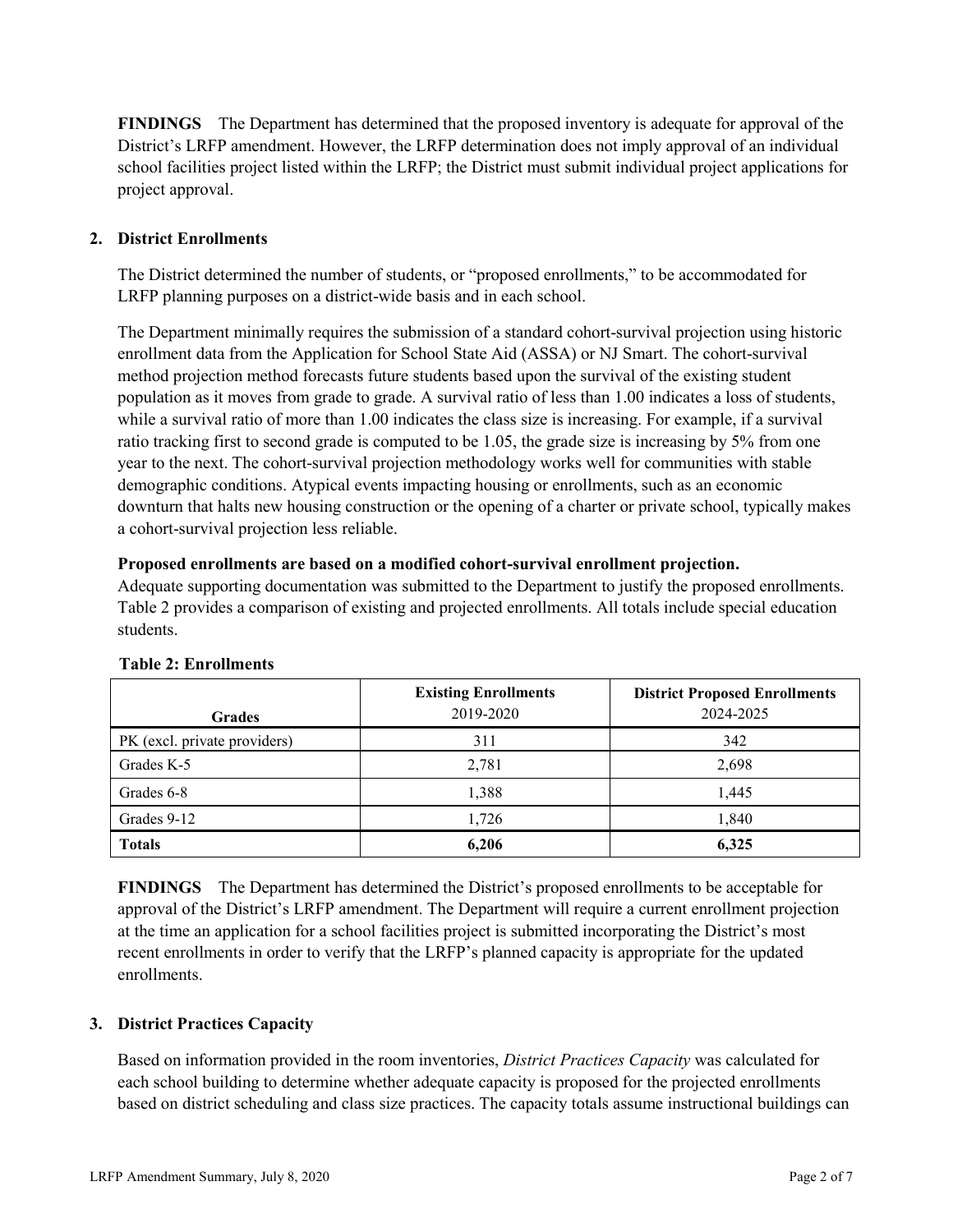be fully utilized regardless of school sending areas, transportation, and other operational issues. The calculations only consider district-owned buildings and long-term leases; short term leases and temporary buildings are excluded. A capacity utilization factor of 90% for classrooms serving grades K-8 and 85% for classrooms serving grades 9-12 is applied in accordance with the FES. No capacity utilization factor is applied to preschool classrooms.

In certain cases, districts may achieve adequate District Practices Capacity to accommodate enrollments but provide inadequate square feet per student in accordance with the FES, resulting in educational adequacy issues and "Unhoused Students." Unhoused students are considered in the "Functional Capacity" calculations used to determine potential State support for school facilities projects and are analyzed in Section 4.

Table 3 provides a summary of proposed enrollments and existing and proposed District-wide capacities. Detailed information can be found in the LRFP website reports titled *FES and District Practices Capacity Report, Existing Rooms Inventory Report, and Proposed Rooms Inventory Report.*

| <b>Grades</b>     | <b>Proposed</b><br><b>Enrollments</b> | <b>Existing</b><br><b>District</b><br><b>Practices</b><br>Capacity | <b>Existing</b><br>Deviation* | <b>Proposed</b><br><b>District</b><br><b>Practices</b><br>Capacity | <b>Proposed</b><br>Deviation* |
|-------------------|---------------------------------------|--------------------------------------------------------------------|-------------------------------|--------------------------------------------------------------------|-------------------------------|
| Elementary (PK-5) | 3,040                                 | 3,218.98                                                           | 178.98                        | 304.00                                                             | 2.30                          |
| Middle $(6-8)$    | 1.445                                 | 1,392.02                                                           | $-52.98$                      | 1,502.30                                                           | 57.30                         |
| High $(9-12)$     | 1,840                                 | 1,839.40                                                           | $-0.60$                       | 1,839.40                                                           | $-0.60$                       |
| <b>Totals</b>     | 6,325                                 | 6,450.40                                                           | 125.40                        | 6,384.00                                                           | 59.00                         |

**Table 3: District Practices Capacity Analysis**

*\* Positive numbers signify surplus capacity; negative numbers signify inadequate capacity. Negative values for District Practices capacity are acceptable for approval if proposed enrollments do not exceed 100% capacity utilization.*

Considerations:

- **Based on the proposed enrollments and existing room inventories, the District is projected to have** inadequate capacity for the following grade groups, assuming all school buildings can be fully utilized: 6-8
- Adequate justification has been provided by the District if the proposed capacity for a school significantly deviates from the proposed enrollments. Generally, surplus capacity is acceptable for LRFP approval if additional capacity is not proposed through new construction.

**FINDINGS**The Department has determined that proposed District capacity, in accordance with the proposed enrollments, is adequate for approval of the District's LRFP amendment. The Department will require a current enrollment projection at the time an application for a school facilities project is submitted, incorporating the District's most recent Fall Enrollment Report, in order to verify that the LRFP's planned capacity meets the District's updated enrollments.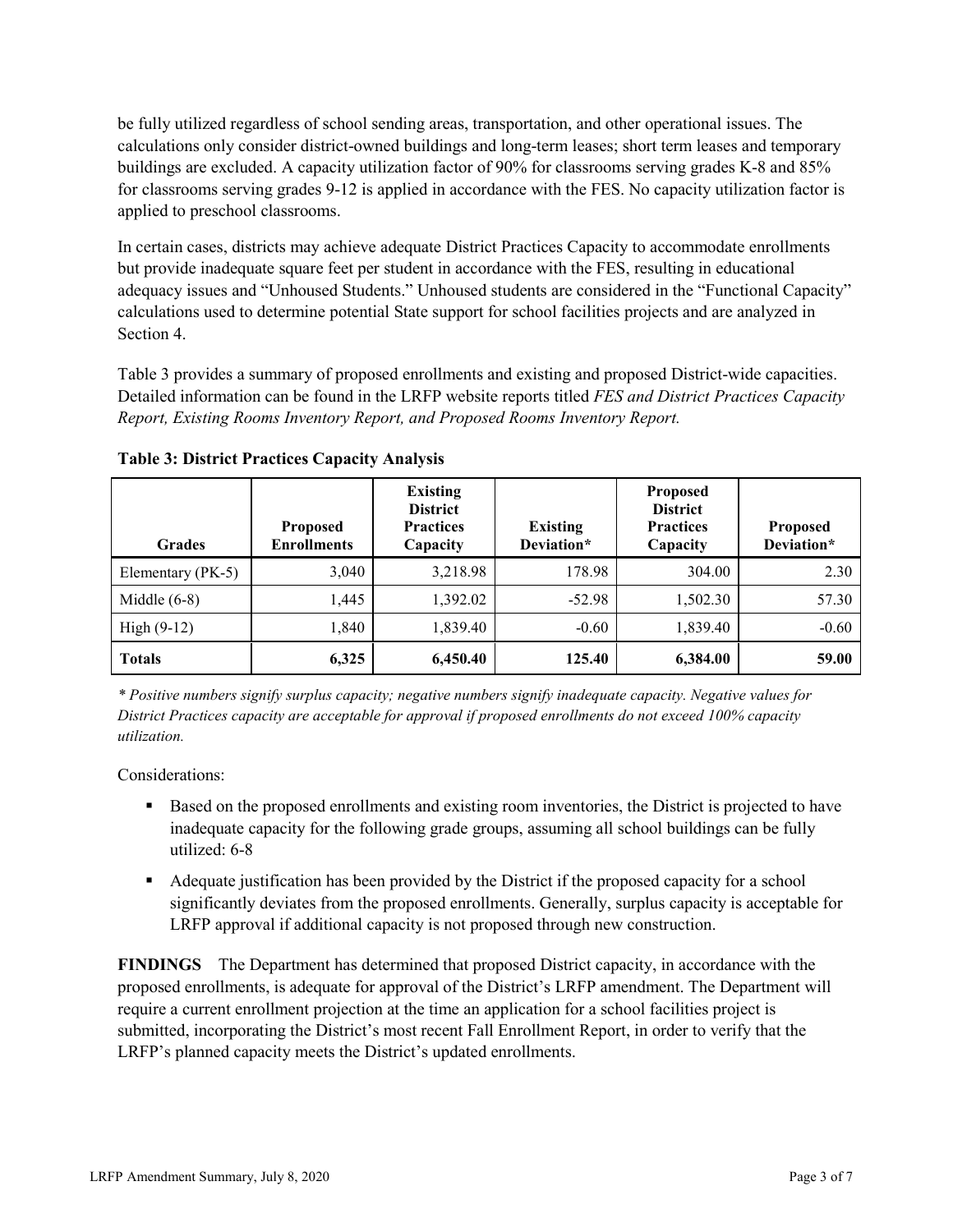### **4. New Construction Funding Eligibility**

*Functional Capacity* was calculated and compared to the proposed enrollments to provide a **preliminary estimate** of Unhoused Students and new construction funding eligibility. **Final determinations will be made at the time of project application approvals.**

*Functional Capacity* is the adjusted gross square footage of a school building *(total gross square feet minus excluded space)* divided by the minimum area allowance per full-time equivalent student for the grade level contained therein. *Unhoused Students* is the number of students projected to be enrolled in the District that exceeds the Functional Capacity of the District's schools pursuant to N.J.A.C. 6A:26-2.2(c). *Excluded Square Feet* includes (1) square footage exceeding the FES for any pre-kindergarten, kindergarten, general education, or self-contained special education classroom; (2) grossing factor square footage *(corridors, stairs, mechanical rooms, etc.)* that exceeds the FES allowance, and (3) square feet proposed to be demolished or discontinued from use. Excluded square feet may be revised during the review process for individual school facilities projects.

Table 4 provides a preliminary assessment of the Functional Capacity, Unhoused Students, and Estimated Maximum Approved Area for Unhoused Students for each FES grade group. The calculations exclude temporary facilities and short-term leased buildings. School buildings proposed for whole or partial demolition or reassignment to a non-school use are excluded from the calculations pending project application review. If a building is proposed to be reassigned to a different school, the square footage is applied to the proposed grades after reassignment. Buildings that are not assigned to a school are excluded from the calculations. In addition, only preschool students eligible for state funding (former ECPA students) are included. Detailed information concerning the calculations can be found in the *Functional Capacity and Unhoused Students Report* and the *Excluded Square Footage Report.*

|                                                | $PK/K-5$  | $6 - 8$  | $9 - 12$  | <b>Total</b> |
|------------------------------------------------|-----------|----------|-----------|--------------|
| PK Eligible Students/K-12 Proposed Enrollments | 3,040     | 1,445    | 1,840     |              |
| FES Area Allowance (SF/student)                | 125.00    | 134.00   | 151.00    |              |
| <b>Prior to Completion of Proposed Work:</b>   |           |          |           |              |
| <b>Existing Gross Square Feet</b>              | 421,462   | 196,329  | 223,741   | 841,532      |
| Adjusted Gross Square Feet                     | 370,514   | 192,216  | 202,902   | 765,633      |
| <b>Adjusted Functional Capacity</b>            | 2,964.11  | 1,434.45 | 1,343.72  |              |
| <b>Unhoused Students</b>                       | 84.93     | 10.55    | 496.28    |              |
| Est. Max. Area for Unhoused Students           | 10,616.17 | 1,414.00 | 79,937.61 |              |
| <b>After Completion of Proposed Work:</b>      |           |          |           |              |
| Gross Square Feet                              | 408,285   | 196,329  | 238,369   | 842,983      |
| New Gross Square Feet                          | 504       | $\theta$ | 14,748    | 15,252       |
| Adjusted Gross Square Feet                     | 371,019   | 192,216  | 217,650   | 780,885      |
| Functional Capacity                            | 2,938.15  | 1,434.45 | 1,441.39  |              |
| Unhoused Students after Construction           | 81.52     | 10.55    | 398.61    |              |
| Est. Max. Area Remaining                       | 10,190.33 | 1,414.00 | 60,189.61 |              |

| Table 4: Estimated Maximum Approved Area for Unhoused Students |  |  |  |
|----------------------------------------------------------------|--|--|--|
|----------------------------------------------------------------|--|--|--|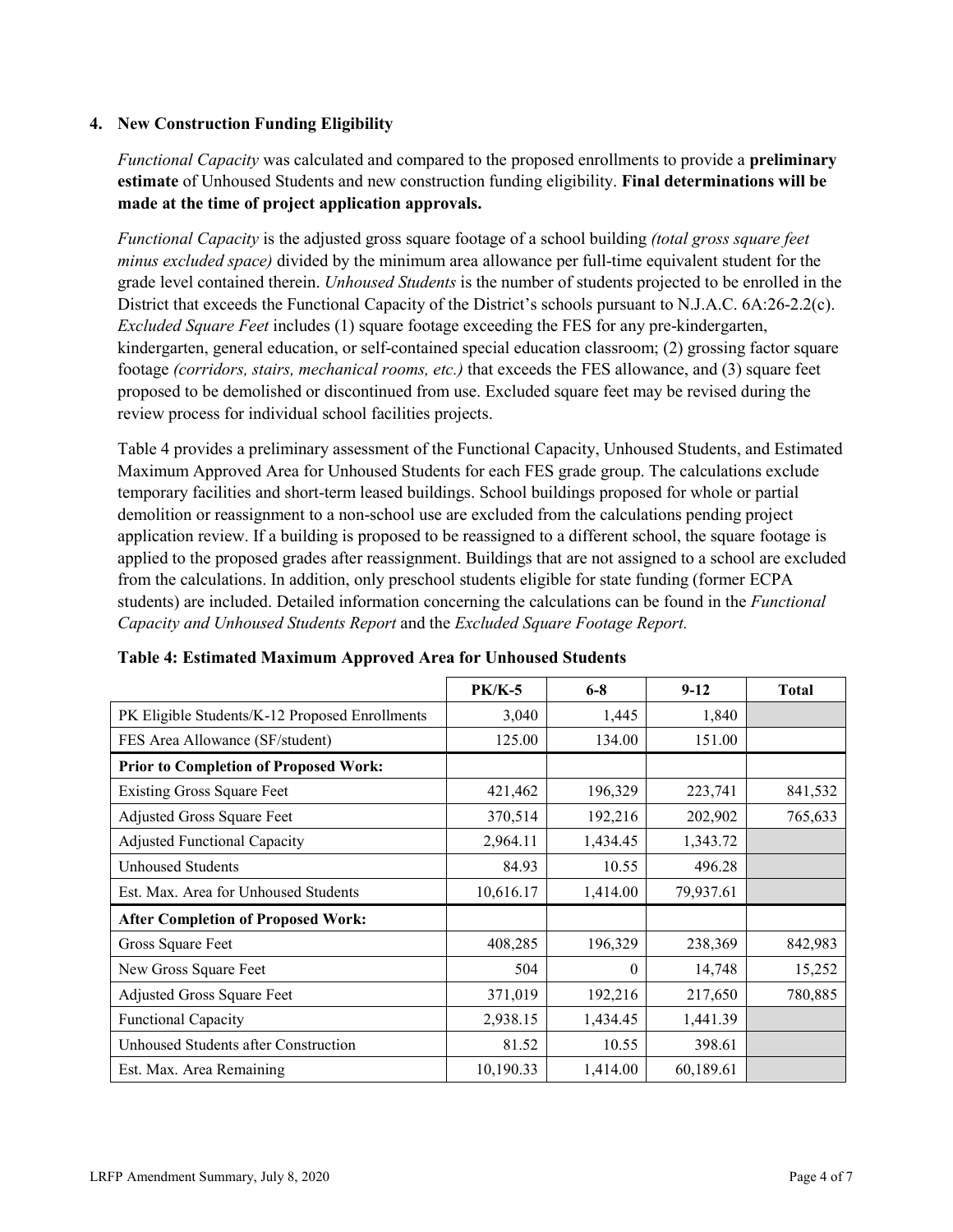Facilities used for non-instructional or non-educational purposes are ineligible for State support under the Act. However, projects for such facilities shall be reviewed by the Department to determine whether they are consistent with the District's LRFP and whether the facility, if it is to house students (full or part time) conforms to educational adequacy requirements. These projects shall conform to all applicable statutes and regulations.

Estimated costs represented in the LRFP by the District are for capital planning purposes only. The estimates are not intended to represent preliminary eligible costs or final eligible costs of approved school facilities projects.

Considerations:

- The District does not have approved projects pending completion, as noted in Section 1, that impact the Functional Capacity calculations.
- The Functional Capacity calculations *exclude* square feet proposed for demolition or discontinuation for the following FES grade groups and school buildings pending a feasibility study and project review: PK-5.
- **Based on the preliminary assessment, the District has Unhoused Students prior to the completion** of proposed work for the following FES grade groups: PK-5, 6-8, 9-12.
- New construction is proposed for the following FES grade groups: PK-5, 9-12.
- **Proposed new construction exceeds the estimated maximum area allowance for Unhoused** Students prior to the completion of the proposed work for the following grade groups:  $n/a$ .
- The District, based on the preliminary LRFP assessment, will have Unhoused Students after completion of the proposed LRFP work. If the District is projected to have Unhoused Students, adequate justification has been provided to confirm educational adequacy in accordance with Section 6 of this determination.

**FINDINGS** Functional Capacity and Unhoused Students calculated in the LRFP are preliminary estimates. Preliminary Eligible Costs (PEC) and Final Eligible Costs (FEC) will be included in the review process for specific school facilities projects. A feasibility study undertaken by the District is required if building demolition or replacement is proposed per N.J.A.C. 6A:26-2.3(b)(10).

# **5. Proposed Work**

The District assessed program space, capacity, and physical plant deficiencies to determine corrective actions. Capital maintenance, or *"system actions,"* address physical plant deficiencies due to operational, building code, and /or life cycle issues. Inventory changes, or *"inventory actions,*" add, alter, or eliminate sites, site amenities, buildings, and/or rooms.

The Act (N.J.S.A. 18A:7G-7b) provides that all school facilities shall be deemed suitable for rehabilitation unless a pre-construction evaluation undertaken by the District demonstrates to the satisfaction of the Commissioner that the structure might pose a risk to the safety of the occupants even after rehabilitation or that rehabilitation is not cost-effective. Pursuant to N.J.A.C. 6A:26-2.3(b)(10), the Commissioner may identify school facilities for which new construction is proposed in lieu of rehabilitation for which it appears from the information presented that new construction is justified, provided, however, that for such school facilities so identified, the District must submit a feasibility study as part of the application for the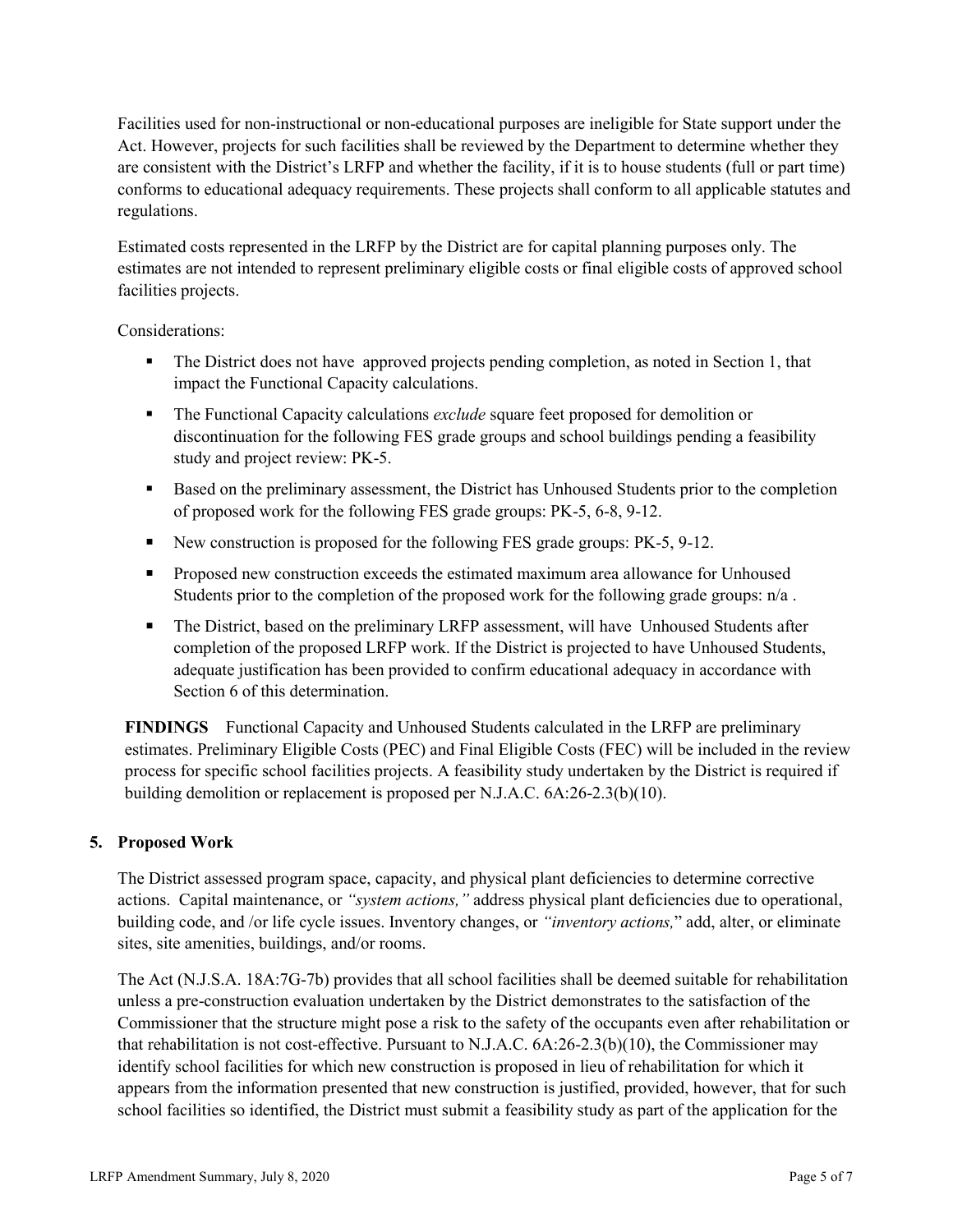specific school facilities project. The cost of each proposed building replacement is compared to the cost of additions or rehabilitation required to eliminate health and safety deficiencies and to achieve the District's programmatic model.

Table 5 lists the scope of work proposed for each school based on the building(s) serving their student population. Proposed inventory changes are described in the LRFP website reports titled *"School Asset Inventory Report and "Proposed Room Inventory Report."* Information concerning proposed systems work, or capital maintenance can be found in the "LRFP Systems Actions Summary Report".

With the completion of the proposed work, the following schools are proposed to be eliminated: n/a; the following schools are proposed to be added: n/a.

| <b>Proposed Scope of Work</b>                                                                  | <b>Applicable Schools</b>                                                                                                                                                                                       |
|------------------------------------------------------------------------------------------------|-----------------------------------------------------------------------------------------------------------------------------------------------------------------------------------------------------------------|
| Renovation only (no new construction)                                                          |                                                                                                                                                                                                                 |
| System actions only (no inventory actions)                                                     | Linden School No. 1 (080), Linden School No.<br>2 (090), Linden School No. 4 (115), Linden<br>School No. 5 (120), Linden School No. 8<br>(150), Linden School No. 10 (170), McManue<br>MS (060), Soehl MS (070) |
| Existing inventory actions only (no systems actions)                                           | n/a                                                                                                                                                                                                             |
| Systems and inventory changes                                                                  | n/a                                                                                                                                                                                                             |
| New construction                                                                               |                                                                                                                                                                                                                 |
| Building addition only (no systems or existing inventory actions)                              | n/a                                                                                                                                                                                                             |
| Renovation and building addition (system, existing inventory,<br>and new construction actions) | Linden HS (050), Linden School No. 6 (130),<br>Linden School No. 9 (160)                                                                                                                                        |
| New building on existing site                                                                  | n/a                                                                                                                                                                                                             |
| New building on new or expanded site                                                           | n/a                                                                                                                                                                                                             |
| Site and building disposal (in addition to above scopes)                                       |                                                                                                                                                                                                                 |
| Partial building demolition                                                                    | Linden School No. 2 (090)                                                                                                                                                                                       |
| Whole building demolition                                                                      | n/a                                                                                                                                                                                                             |
| Site and building disposal or discontinuation of use                                           | n/a                                                                                                                                                                                                             |

**Table 5. School Building Scope of Work**

**FINDINGS** The Department has determined that the proposed work is adequate for approval of the District's LRFP amendment. However, Department approval of proposed work in the LRFP does not imply the District may proceed with a school facilities project. The District must submit individual project applications with cost estimates for Department project approval. Both school facilities project approval and other capital project review require consistency with the District's approved LRFP.

#### **6. Proposed Room Inventories and the Facilities Efficiency Standards**

The District's proposed school buildings were evaluated to assess general educational adequacy in terms of compliance with the FES area allowance pursuant to N.J.A.C. 6A:26-2.2 and 2.3.

District schools proposed to provide less square feet per student than the FES after the completion of proposed work as indicated in Table 5 are as follows: Linden School No. 9, Linden School No. 2, Linden School No. 4